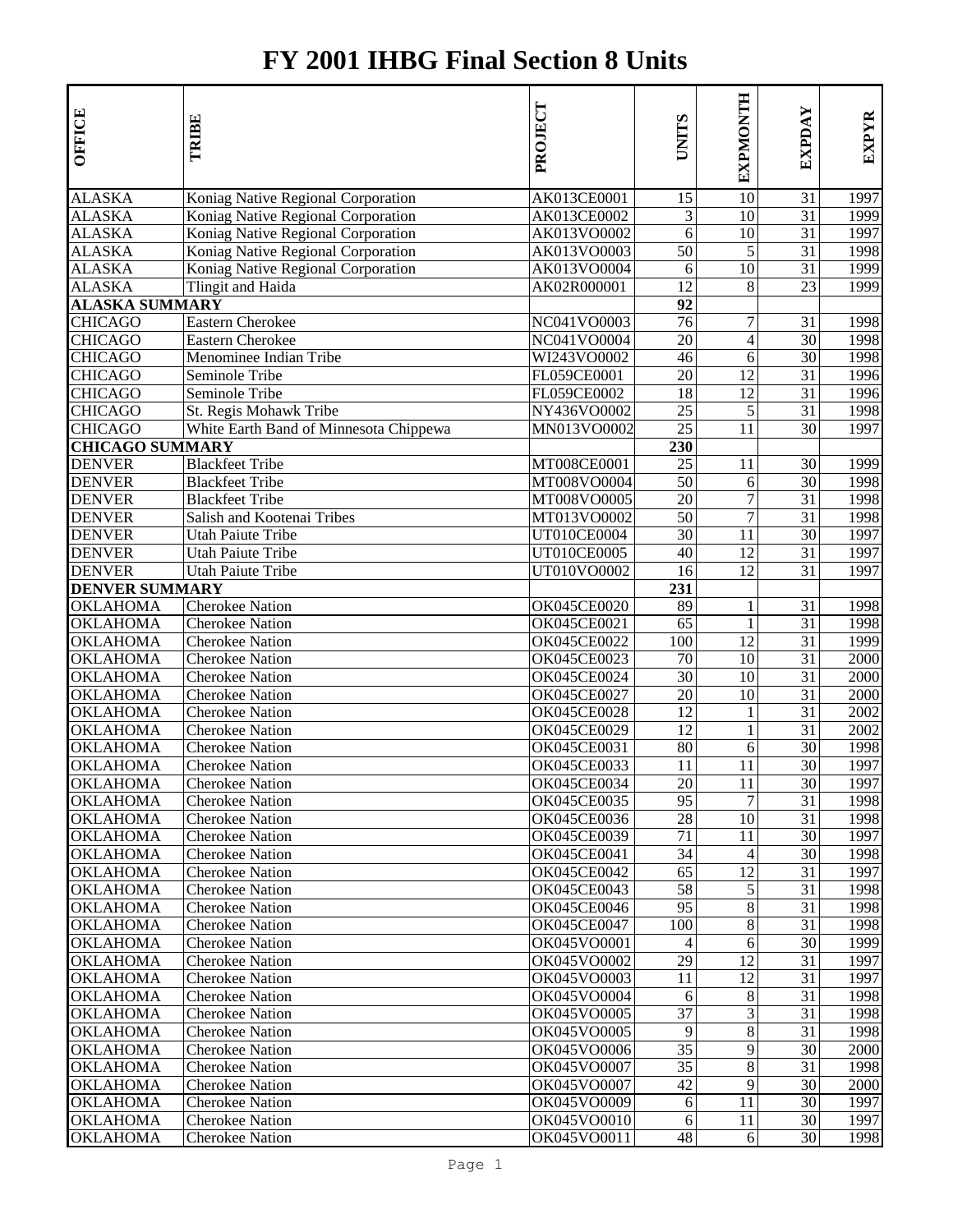## **FY 2001 IHBG Final Section 8 Units**

| <b>OFFICE</b>           | TRIBE                        | PROJECT                    | <b>UNTIS</b>          | <b>EXPMONTH</b>              | EXPDAY          | <b>EXPYR</b> |
|-------------------------|------------------------------|----------------------------|-----------------------|------------------------------|-----------------|--------------|
| OKLAHOMA                | Cherokee Nation              | OK045VO0012                | 14                    | 10                           | 31              | 1998         |
| OKLAHOMA                | <b>Cherokee Nation</b>       | OK045VO0013                | 5                     | 10                           | 31              | 1998         |
| OKLAHOMA                | <b>Cherokee Nation</b>       | OK045VO0014                | 46                    | 12                           | 31              | 1999         |
| OKLAHOMA                | <b>Cherokee Nation</b>       | OK045VO0015                | 10                    | 12                           | 31              | 1999         |
| OKLAHOMA                | <b>Cherokee Nation</b>       | OK045VO0016                | 13                    | 12                           | 31              | 1999         |
| OKLAHOMA                | <b>Cherokee Nation</b>       | OK045VO0018<br>OK045VO0048 | 30                    | 8                            | 31              | 1998         |
| OKLAHOMA                | <b>Cherokee Nation</b>       | OK047CE0021                | 30<br>$\overline{12}$ | 10                           | 31<br>31        | 1998<br>2002 |
| OKLAHOMA                | Chickasaw<br>Chickasaw       |                            | 12                    | $\mathbf{1}$                 | 31              | 2002         |
| OKLAHOMA                |                              | OK047CE0022<br>OK047CE0023 | 21                    | $\mathbf{1}$<br>$\mathbf{1}$ | 31              | 2003         |
| OKLAHOMA<br>OKLAHOMA    | Chickasaw<br>Chickasaw       | OK047CE0026                | 20                    | $\overline{12}$              | 31              | 1997         |
| OKLAHOMA                | Chickasaw                    | OK047CE0031                | 5                     | 11                           | 30              | 1997         |
| OKLAHOMA                | Chickasaw                    | OK047CE0033                | 82                    | 10                           | 31              | 1997         |
| OKLAHOMA                | Chickasaw                    | OK047CE0034                | 48                    | 6                            | $\overline{30}$ | 1998         |
| OKLAHOMA                | Chickasaw                    | OK047CE0035                | 129                   | 8                            | 31              | 1998         |
| OKLAHOMA                | Chickasaw                    | OK047CE0036                | 15                    | 8                            | 31              | 1998         |
| OKLAHOMA                | Chickasaw                    | <b>OK047CE0037</b>         | 40                    | 12                           | 31              | 1997         |
| <b>OKLAHOMA</b>         | Chickasaw                    | OK047CE0038                | 362                   | 8                            | 31              | 1998         |
| OKLAHOMA                | Chickasaw                    | <b>OK047CE0039</b>         | 4                     | 8                            | 31              | 1998         |
| OKLAHOMA                | Chickasaw                    | OK047VO0008                | 7                     | 12                           | 31              | 1997         |
| OKLAHOMA                | Chickasaw                    | OK047VO0009                | 7                     | 12                           | 31              | 1997         |
| OKLAHOMA                | Chickasaw                    | OK047VO0010                | 6                     | 12                           | 31              | 1997         |
| OKLAHOMA                | Chickasaw                    | OK047VO0011                | 20                    | $\overline{c}$               | 28              | 1998         |
| OKLAHOMA                | Chickasaw                    | OK047VO0012                | 5                     | 11                           | 30              | 1997         |
| OKLAHOMA                | Chickasaw                    | OK047VO0013                | $\overline{4}$        | 11                           | 30              | 1997         |
| OKLAHOMA                | Chickasaw                    | OK047VO0014                | $\overline{4}$        | 11                           | 30              | 1997         |
| OKLAHOMA                | Chickasaw                    | OK047VO0015                | 3                     | 11                           | 30              | 1997         |
| OKLAHOMA                | Chickasaw                    | OK047VO0016                | 5                     | 11                           | 30              | 1997         |
| OKLAHOMA                | Chickasaw                    | OK047VO0017                | 63                    | 6                            | $\overline{30}$ | 1998         |
| OKLAHOMA                | Chickasaw                    | OK047VO0018                | 60                    | 6                            | 30              | 1998         |
| OKLAHOMA                | Choctaw Nation               | OK049CE0006                | 25                    | 8                            | 31              | 1998         |
| OKLAHOMA                | <b>Choctaw Nation</b>        | <b>OK049CE0009</b>         | 14                    | $\overline{c}$               | 28              | 2002         |
| OKLAHOMA                | <b>Choctaw Nation</b>        | OK049CE0010                | 10                    | $\overline{c}$               | 28              | 2002         |
| <b>OKLAHOMA</b>         | <b>Choctaw Nation</b>        | OK049CE0011                | 96                    | 11                           | 30              | 1997         |
| OKLAHOMA                | <b>Choctaw Nation</b>        | OK049CE0012                | 168                   | 9                            | 30              | 1998         |
| OKLAHOMA                | <b>Choctaw Nation</b>        | OK049V00010                | 61                    | 6                            | 30              | 1998         |
| OKLAHOMA                | <b>Choctaw Nation</b>        | OK049VO0006                | 10                    | 11                           | 30              | 1997         |
| OKLAHOMA                | <b>Choctaw Nation</b>        | OK049VO0007                | 20                    | 11                           | 30              | 1997         |
| OKLAHOMA                | <b>Choctaw Nation</b>        | OK049VO0008                | 10                    | 11                           | 30              | 1997         |
| OKLAHOMA                | <b>Choctaw Nation</b>        | OK049VO0009                | 25                    | $\overline{c}$               | 28              | 1998         |
| OKLAHOMA                | Peoria Tribe                 | OK143CE0003                | 20                    | 9                            | 30              | 1998         |
| OKLAHOMA                | Peoria Tribe                 | <b>OK143CE0004</b>         | 30                    | 9                            | 30              | 1998         |
| OKLAHOMA                | Peoria Tribe                 | OK143VO0001                | 10                    | 6                            | 30              | 1998         |
| <b>OKLAHOMA</b>         | Seminole Nation              | <b>OK093CE0002</b>         | 150                   | 9                            | 30              | 1998         |
| <b>OKLAHOMA SUMMARY</b> |                              |                            | 3,054                 |                              |                 |              |
| <b>PHOENIX</b>          | Karuk                        | CA134VO0001                | 12                    | 8                            | 31              | 1997         |
| <b>PHOENIX</b>          | Navajo Nation                | AZ012VO0003                | 9                     | $\overline{2}$               | 28              | 1997         |
| <b>PHOENIX</b>          | Navajo Nation                | AZ012VO0006                | 50                    | 8                            | 31              | 1998         |
| PHOENIX                 | Navajo Nation                | AZ012VO0007                | 17                    | $\mathbf{1}$                 | 31              | 2000         |
| PHOENIX SUMMARY         |                              |                            | 88                    |                              |                 |              |
| SEATTLE                 | Coos Bay Confederated Tribes | OR036VO0001                | 30                    | 9                            | 30              | 1998         |
| <b>SEATTLE</b>          | Coquille Indian Tribe        | OR038CE0001                | 19                    | $\overline{\mathbf{c}}$      | 28              | 1999         |
| SEATTLE                 | Klamath Indian Tribe         | OR037CE0001                | 50                    | 3                            | 31              | 1998         |
| <b>SEATTLE</b>          | Sauk-Suiattle Indian Tribe   | WA062VO0005                | 24                    | $\tau$                       | 31              | 1998         |